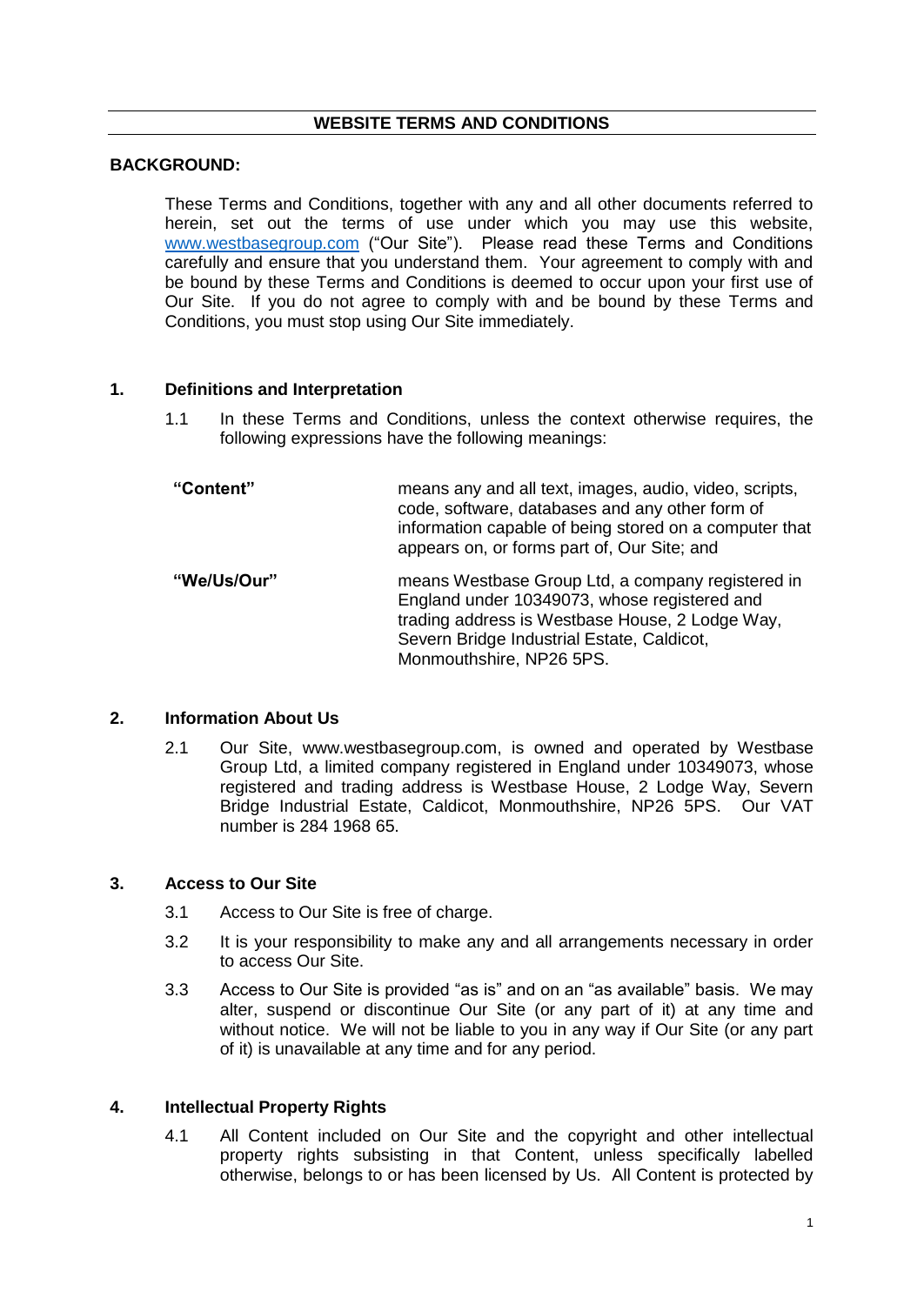applicable United Kingdom and international intellectual property laws and treaties.

- 4.2 Subject to sub-Clauses 4.3 and 4.6 you may not reproduce, copy, distribute, sell, rent, sub-licence, store, or in any other manner re-use Content from Our Site unless given express written permission to do so by Us.
- 4.3 You may:
	- 4.3.1 Access, view and use Our Site in a web browser (including any web browsing capability built into other types of software or app);
	- 4.3.2 Download Our Site (or any part of it) for caching;
	- 4.3.3 Print pages from Our Site;
	- 4.3.4 Download extracts from pages on Our Site; and
	- 4.3.5 Save pages from Our Site for later and/or offline viewing.
- 4.4 Our status as the owner and author of the Content on Our Site (or that of identified licensors, as appropriate) must always be acknowledged.
- 4.5 You may not use any Content saved or downloaded from Our Site for commercial purposes without first obtaining a licence from Us (or our licensors, as appropriate) to do so. This does not prohibit the normal access, viewing and use of Our Site for general information purposes whether by business users or consumers.
- 4.6 Nothing in these Terms and Conditions limits or excludes the provisions of Chapter III of the Copyrights, Designs and Patents Act 1988 'Acts Permitted in Relation to Copyright Works', covering in particular the making of temporary copies; research and private study; the making of copies for text and data analysis for non-commercial research; criticism, review, quotation and news reporting; caricature, parody or pastiche; and the incidental inclusion of copyright material.

# **5. Links to Our Site**

- 5.1 You may link to Our Site provided that:
	- 5.1.1 You do so in a fair and legal manner;
	- 5.1.2 You do not do so in a manner that suggests any form of association, endorsement or approval on Our part where none exists;
	- 5.1.3 You do not use any logos or trade marks displayed on Our Site without Our express written permission; and
	- 5.1.4 You do not do so in a way that is calculated to damage Our reputation or to take unfair advantage of it.
- 5.2 You may not link to any page other than the homepage of Our Site.
- 5.3 Framing or embedding of Our Site on other websites is not permitted without Our express written permission. Please contact Us at info@westbasegroup.com for further information.
- 5.4 You may not link to Our Site from any other site the main content of which contains material that:
	- 5.4.1 is sexually explicit;
	- 5.4.2 is obscene, deliberately offensive, hateful or otherwise inflammatory;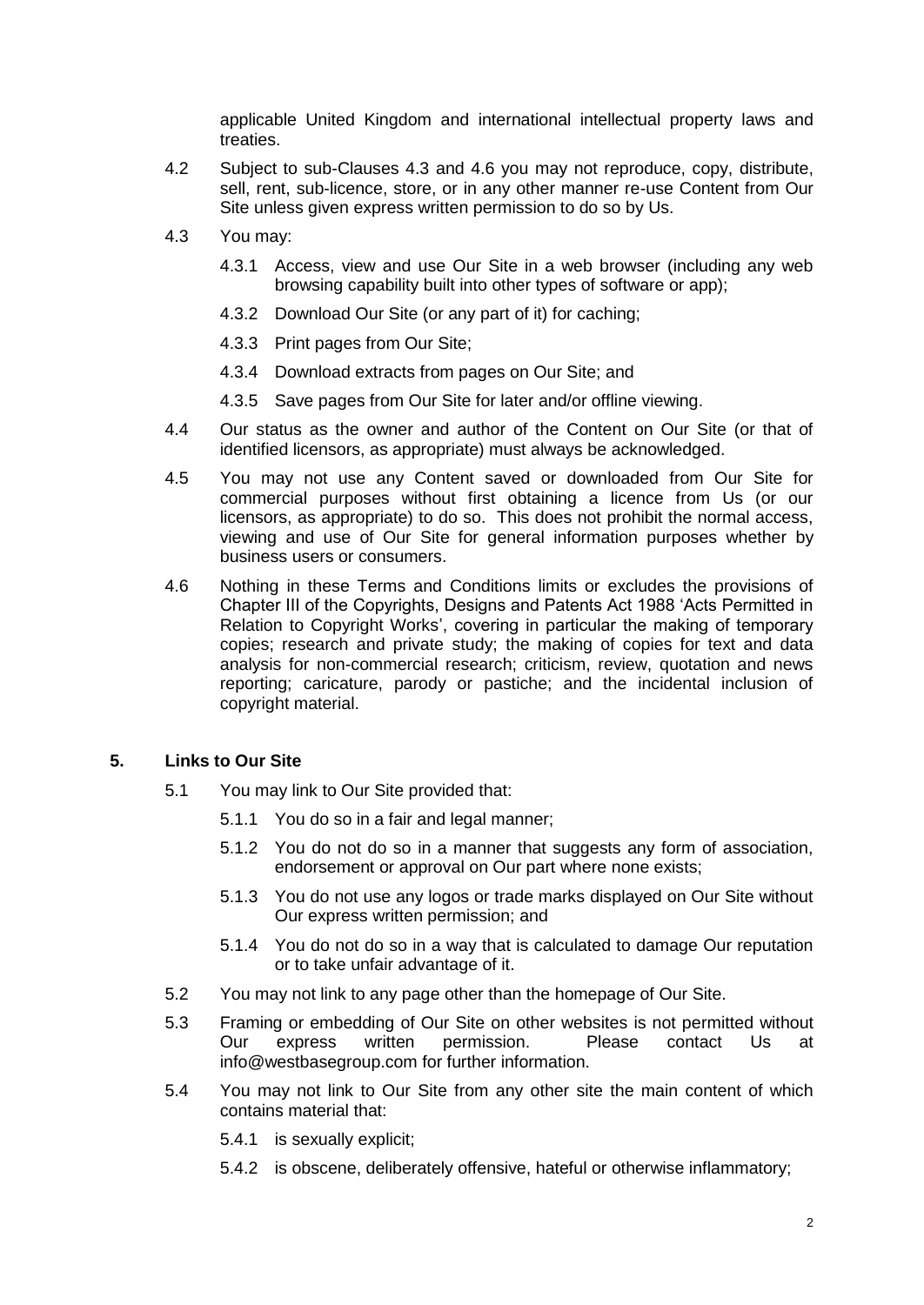- 5.4.3 promotes violence;
- 5.4.4 promotes or assists in any form of unlawful activity;
- 5.4.5 discriminates against, or is in any way defamatory of, any person, group or class of persons, race, sex, religion, nationality, disability, sexual orientation, or age;
- 5.4.6 is intended or is otherwise likely to threaten, harass, annoy, alarm, inconvenience, upset, or embarrass another person;
- 5.4.7 is calculated or is otherwise likely to deceive another person;
- 5.4.8 is intended or is otherwise likely to infringe (or to threaten to infringe) another person's privacy;
- 5.4.9 misleadingly impersonates any person or otherwise misrepresents the identity or affiliation of a particular person in a way that is calculated to deceive (obvious parodies are not included in this definition provided that they do not fall within any of the other provisions of this sub-Clause 5.4);
- 5.4.10 implies any form of affiliation with Us where none exists;
- 5.4.11 infringes, or assists in the infringement of, the intellectual property rights (including, but not limited to, copyright, trade marks and database rights) of any other party; or
- 5.4.12 is made in breach of any legal duty owed to a third party including, but not limited to, contractual duties and duties of confidence.
- 5.5 The content restrictions in sub-Clause 5.4 do not apply to content submitted to sites by other users provided that the primary purpose of the site accords with the provisions of sub-Clause 5.4. You are not, for example, prohibited from posting links on general-purpose social networking sites merely because another user may post such content. You are, however, prohibited from posting links on websites which focus on or encourage the submission of such content from users.

# **6. Links to Other Sites**

Links to other sites may be included on Our Site. Unless expressly stated, these sites are not under Our control. We neither assume nor accept responsibility or liability for the content of third party sites. The inclusion of a link to another site on Our Site is for information only and does not imply any endorsement of the sites themselves or of those in control of them.

# **7. Disclaimers**

- 7.1 Nothing on Our Site constitutes advice on which you should rely. It is provided for general information purposes only.
- 7.2 Insofar as is permitted by law, We make no representation, warranty, or guarantee that Our Site will meet your requirements, that it will not infringe the rights of third parties, that it will be compatible with all software and hardware, or that it will be secure.
- 7.3 We make reasonable efforts to ensure that the Content on Our Site is complete, accurate, and up-to-date. We do not, however, make any representations, warranties or guarantees (whether express or implied) that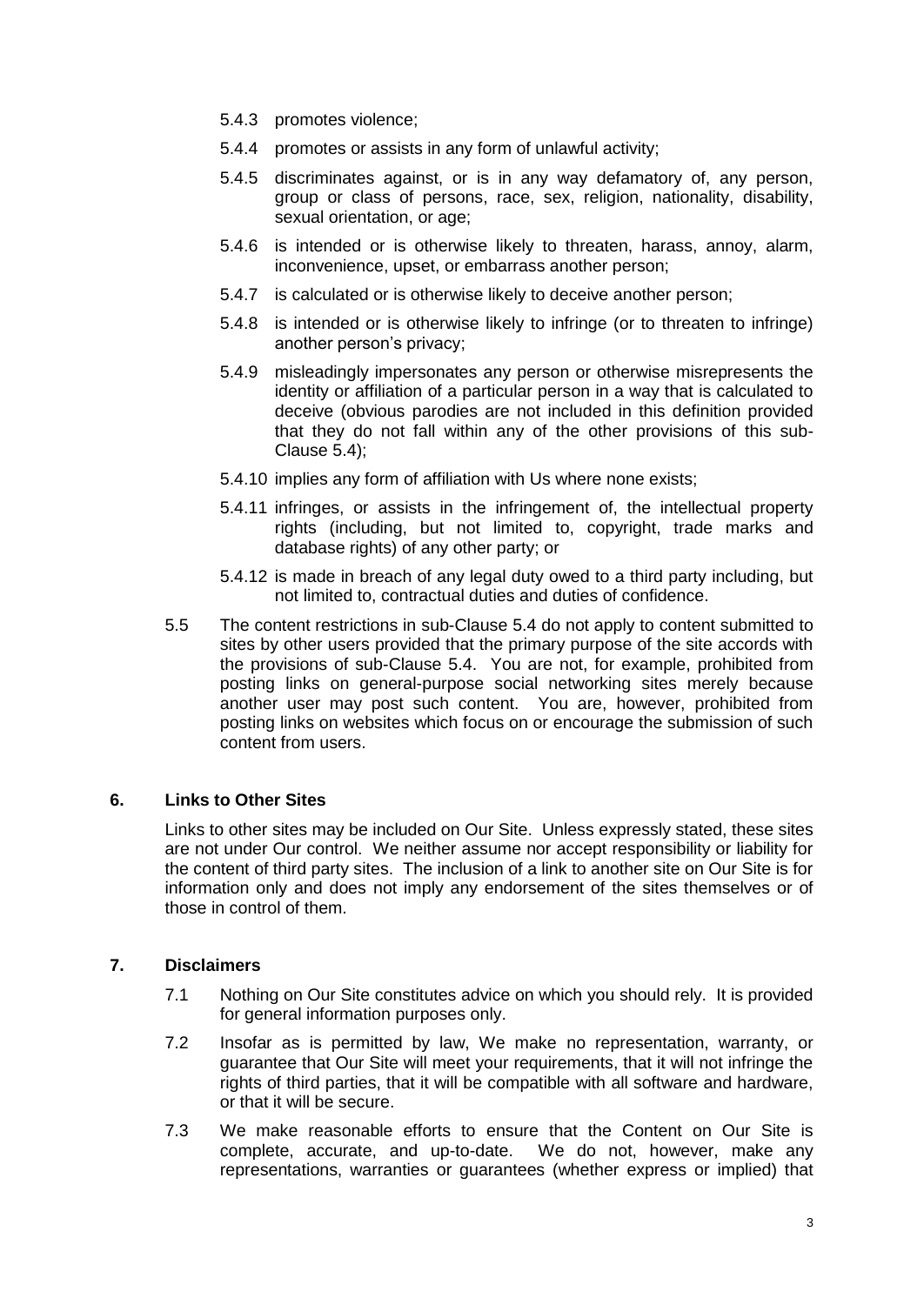the Content is complete, accurate, or up-to-date.

# **8. Our Liability**

- 8.1 To the fullest extent permissible by law, We accept no liability to any user for any loss or damage, whether foreseeable or otherwise, in contract, tort (including negligence), for breach of statutory duty, or otherwise, arising out of or in connection with the use of (or inability to use) Our Site or the use of or reliance upon any Content included on Our Site.
- 8.2 To the fullest extent permissible by law, We exclude all representations, warranties, and quarantees (whether express or implied) that may apply to Our Site or any Content included on Our Site.
- 8.3 If you are a business user, We accept no liability for loss of profits, sales, business or revenue; loss of business opportunity, goodwill or reputation; loss of anticipated savings; business interruption; or for any indirect or consequential loss or damage.
- 8.4 We exercise all reasonable skill and care to ensure that Our Site is free from viruses and other malware. We accept no liability for any loss or damage resulting from a virus or other malware, a distributed denial of service attack, or other harmful material or event that may adversely affect your hardware, software, data or other material that occurs as a result of your use of Our Site (including the downloading of any Content from it) or any other site referred to on Our Site.
- 8.5 We neither assume nor accept responsibility or liability arising out of any disruption or non-availability of Our Site resulting from external causes including, but not limited to, ISP equipment failure, host equipment failure, communications network failure, natural events, acts of war, or legal restrictions and censorship.
- 8.6 Nothing in these Terms and Conditions excludes or restricts Our liability for fraud or fraudulent misrepresentation, for death or personal injury resulting from negligence, or for any other forms of liability which cannot be excluded or restricted by law. For full details of consumers' legal rights, including those relating to digital content, please contact your local Citizens' Advice Bureau or Trading Standards Office.

#### **9. Viruses, Malware and Security**

- 9.1 We exercise all reasonable skill and care to ensure that Our Site is secure and free from viruses and other malware.
- 9.2 You are responsible for protecting your hardware, software, data and other material from viruses, malware, and other internet security risks.
- 9.3 You must not deliberately introduce viruses or other malware, or any other material which is malicious or technologically harmful either to or via Our Site.
- 9.4 You must not attempt to gain unauthorised access to any part of Our Site, the server on which Our Site is stored, or any other server, computer, or database connected to Our Site.
- 9.5 You must not attack Our Site by means of a denial of service attack, a distributed denial of service attack, or by any other means.
- 9.6 By breaching the provisions of sub-Clauses 9.3 to 9.5 you may be committing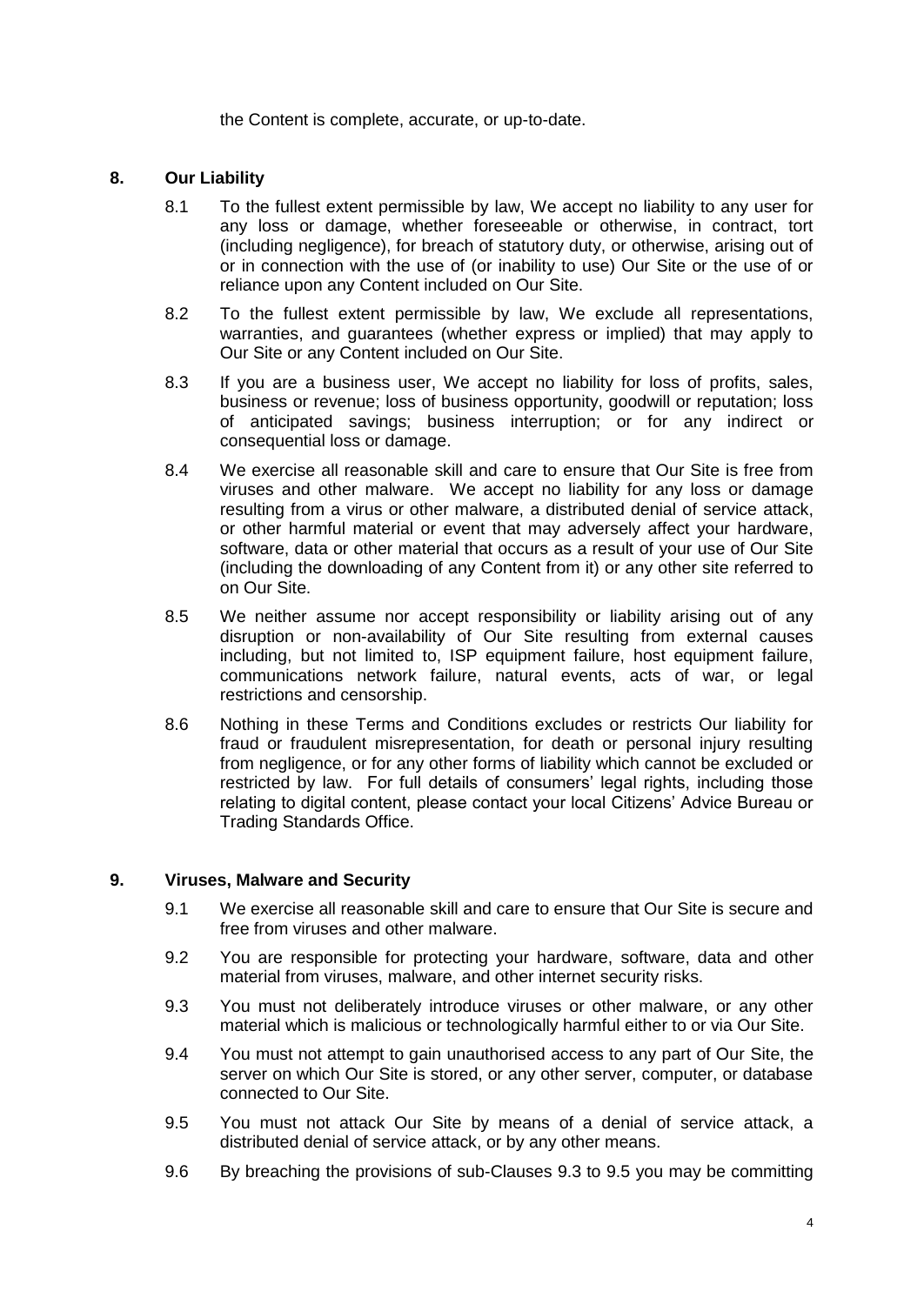a criminal offence under the Computer Misuse Act 1990. Any and all such breaches will be reported to the relevant law enforcement authorities and We will cooperate fully with those authorities by disclosing your identity to them. Your right to use Our Site will cease immediately in the event of such a breach.

# **10. Acceptable Usage Policy**

- 10.1 You may only use Our Site in a manner that is lawful. Specifically:
	- 10.1.1 you must ensure that you comply fully with any and all local, national or international laws and/or regulations;
	- 10.1.2 you must not use Our Site in any way, or for any purpose, that is unlawful or fraudulent;
	- 10.1.3 you must not use Our Site to knowingly send, upload, or in any other way transmit data that contains any form of virus or other malware, or any other code designed to adversely affect computer hardware, software, or data of any kind; and
	- 10.1.4 you must not use Our Site in any way, or for any purpose, that is intended to harm any person or persons in any way.
- 10.2 We reserve the right to suspend or terminate your access to Our Site if you materially breach the provisions of this Clause 10 or any of the other provisions of these Terms and Conditions. Specifically, We may take one or more of the following actions:
	- 10.2.1 suspend, whether temporarily or permanently, your right to access Our Site;
	- 10.2.2 issue you with a written warning;
	- 10.2.3 take legal proceedings against you for reimbursement of any and all relevant costs on an indemnity basis resulting from your breach;
	- 10.2.4 take further legal action against you as appropriate;
	- 10.2.5 disclose such information to law enforcement authorities as required or as We deem reasonably necessary; and/or
	- 10.2.6 any other actions which We deem reasonably appropriate (and lawful).
- 10.3 We hereby exclude any and all liability arising out of any actions (including, but not limited to those set out above) that We may take in response to breaches of these Terms and Conditions.

# **11. Privacy and Cookies**

Use of Our Site is also governed by Our Cookie and Privacy Policies, available on our website. These policies are incorporated into these Terms and Conditions by this reference.

# **12. Changes to these Terms and Conditions**

12.1 We may alter these Terms and Conditions at any time. Any such changes will become binding on you upon your first use of Our Site after the changes have been implemented. You are therefore advised to check this page from time to time.